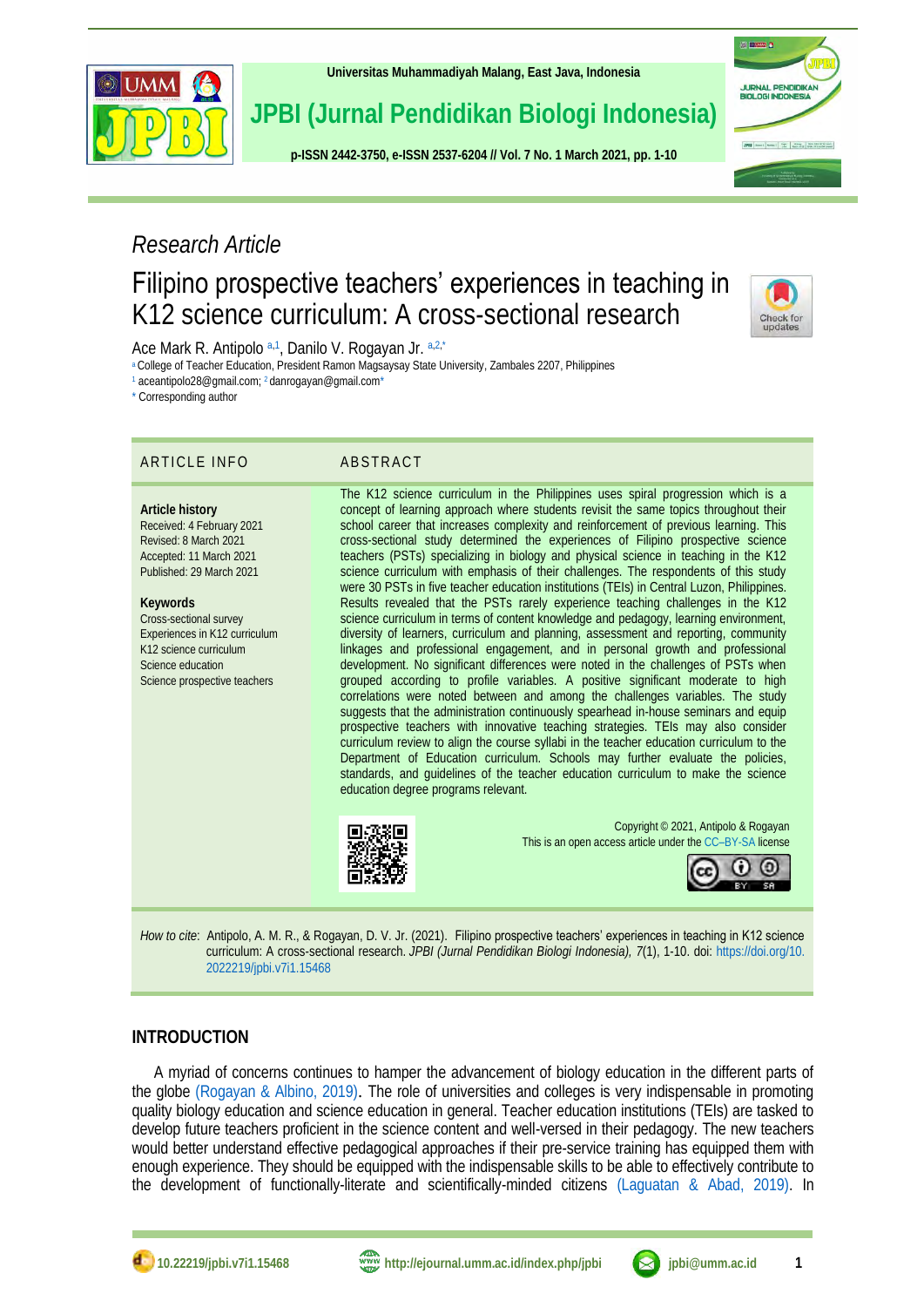consonance, TEIs are challenged to develop globally-competitive, technologically-literate and value-laden would-be science teachers.

Globally, the Philippines lags behind compared to its neighboring countries in terms of education quality, particularly in science education [\(Rogayan & Dollete, 2019\).](#page-8-1) According to the 2018 Programme for International Student Assessment (PISA) 2018, the Philippines scored 353 in Mathematics, 357 in Science, and 340 in Reading, all below the average of participating countries [\(Department of Education \[DepEd\], 2019\).](#page-7-1) The results were significantly lower than the Organization for Economic Co-operation and Development (OECD) average of 487 points. PISA evaluation is comprised of three basic dimensions, literacy in reading, literacy in mathematics, and literacy in science. In high performing countries like Brunei, Australia and other first-world countries, they apply integrated approach and spiral progression. As Asian nations aspire to join the developed nations, some countries like Malaysia and Singapore implemented the spiral curriculum to establish global competency in the educational system.

In the school year 2012-2013, the K12 curriculum has been implemented. The curricular change in education resulted in congestion in the basic education curriculum. Thus, the government implemented the Republic Act 10533, also known as the K12 program for public and private institutions for the enactment of the spiral curriculum. The current curriculum, which uses spiral progression approach, provided a range of competencies to the learners in a knowledge-based and world of work civilization. It aims for the progress of environmentally, scientifically and technologically educated and prolific community of people who can solve serious problems, accountable users of environment, productive citizens, informed legislators, and effective communicators [\(K12 Science Curriculum, 2016\).](#page-7-2) 

In the Philippines, the spiral curriculum in science presents the concepts and skills in all the branches of science including biology, chemistry, physics, and earth science, with increasing complexity levels from one grade level to another in spiral progression, thus the concrete way to a better understanding of core concepts. The incorporation of science across subjects and other disciplines will lead to meaningful learning in the concepts and their purpose in real-life situations. However, prospective teachers, especially those majoring in a specific discipline like biological sciences and physical sciences, face difficulties in teaching in a spiral curriculum since the science content is integrative. [Mizzi \(2013\)](#page-8-2) supported this claim, which stated that the mismatch to the area of specialization offers considerable challenges, especially in the lesson planning; therefore, the teaching-learning process will later be affected due to lack of information. Teacher's lack of expertise in the subject will affect their confidence manifested in different ways including lesson planning, answering the questions of students, proper set up of laboratory activities, involving and applying the concepts and principles to everyday life situations, generating the students' interest and excitement for the science area.

Local studies regarding K12 science curriculum have been extensively done. These studies focused on the teachers' and students' perception on the implementation of the curriculum [\(Acosta & Acosta, 2017;](#page-6-0) [Montebon,](#page-8-3)  [2014\),](#page-8-3) the assessment of the curriculum [\(Cabansag, 2014;](#page-7-3) [Rivera, 2017;](#page-8-4) [Sañosa, 2013\),](#page-8-5) spiral progression approach in teaching science [\(De Ramos-Samala, 2018;](#page-7-4) [Dunton, 2015;](#page-7-5) [Gonzales, 2019;](#page-7-6) [Maing et al., 2019;](#page-7-7) [Mangali et al., 2019;](#page-7-8) [Orbe et al., 2018;](#page-8-6) [Resurreccion, & Adanza, 2015\),](#page-8-7) preparedness and self-efficacy of teachers in teaching in K12 science curriculum [\(Sakib & Obra, 2019;](#page-8-8) [Walag et al., 2020\),](#page-9-0) and the philosophical foundation of science education in the country (Miranda, 2014). Likewise, previous studies on science prospective teachers focused on their experiences in teaching beyond their specialization [\(Montebon, 2015\),](#page-8-3) reasons for choosing general science as majorship [\(Manalansan et al., 2020\),](#page-7-9) self-efficacy of prospective teachers [\(Aure & Jugar, 2017\),](#page-7-10) science laboratory interest and preferences [\(Antonio, 2018\),](#page-6-1) preservice science teacher preparation and education [\(Handa, 2012;](#page-7-11) [Handa & Tippins, 2013\),](#page-7-12) and technology integration in teaching science [\(Mercado et al., 2019\).](#page-8-9)

The biology and physical science prospective teachers' challenges in teaching in the K12 science curriculum need to be properly addressed to increase their teaching proficiency. With the current curriculum's spiral progression approach, the mastery of knowledge and skills after each level of the students will be ensured. With effective prospective teachers, quality of teachers who will teach in the field will be attained. The quality of teachers in the Philippines is also anchored on the Philippine Professional Standards for Teachers (PPST). PPST is a standardized measure to assess teacher performance, identify their needs, and provide support for professional development [\(Department of Education, 2017\).](#page-7-13)

Hence, the researchers conducted this study to explore the experiences of the prospective science teachers (PSTs) in teaching in K12 science curriculum. This paper is the first attempt to document the challenges of the PSTs in the spiral progression approach in the Philippine K12 curriculum based on the framework of the PPST which can be an important literature to further understand prospective teachers' challenges in other specializations.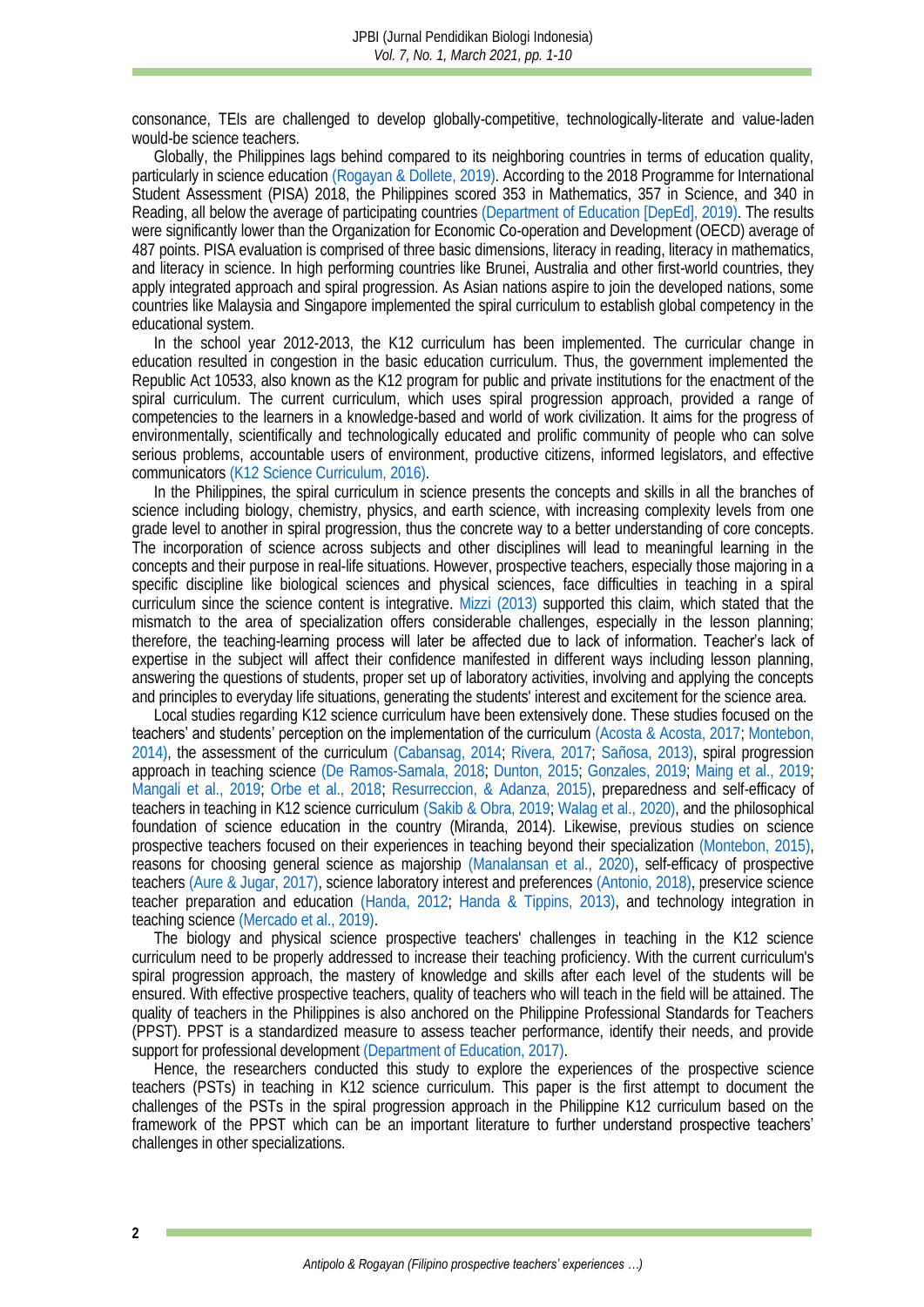#### **METHOD**

The study utilized a descriptive cross-sectional research. This research surveyed the challenges experienced by biology and physical science preservice science teachers in teaching in the K12 science curriculum. A descriptive survey was used to distinguish a condition, people, action, or phenomenon. According to [Atmowardoyo](#page-6-2) (2018), descriptive research is used to describe the existing phenomena as accurately as possible and these phenomena are already available. The most common descriptive research method is the survey, which includes questionnaires, personal interviews, phone surveys, and normative surveys.

The respondents of this study are the preservice science teachers in five teacher education institutions in Central Luzon, Philippines [\(Table 1\).](#page-2-0) The respondents were chosen through stratified random sampling. Stratified random sampling is a method of sampling that involves the division of a population into smaller groups known as strata. In stratified random sampling, the strata were formed based on members' shared attributes or characteristics. These subsets of the strata were then pooled to form a random sample.

**Table 1.** Distribution of respondents

<span id="page-2-0"></span>

| School       | Classification | Frequency | Percentage (%) |
|--------------|----------------|-----------|----------------|
| <b>TEI A</b> | <b>SUC</b>     |           | 23.33          |
| TEI B        | <b>SUC</b>     |           | 30.00          |
| TEI C        | Private HEI    |           | 26.67          |
| TEI D        | Private HEI    |           | 6.67           |
| TEI E        | _UC            |           | 13.33          |
| Total        |                | 30        | 00.0           |

where TEI: Teacher Education Institution, SUC: State University and College, HEI: Higher Education Institution, and LUC: Local University and College. As shown, the study involved two teacher education institutions from state universities and colleges (SUCs), two private higher education institution (HEIs), and one local college and university (LUC).

[Table 2](#page-2-1) shows the profile of the science preservice teachers.

<span id="page-2-1"></span>

|                      | Profile                        | Frequency | Percentage (%) |
|----------------------|--------------------------------|-----------|----------------|
| School               | Private                        | 10        | 33.33          |
|                      | Public                         | 20        | 66.67          |
|                      | Total                          | 30        | 100.0          |
| Age                  | 19-20                          | 12        | 40.00          |
|                      | $21 - 22$                      | 12        | 40.00          |
|                      | $23 - 24$                      | 2         | 6.67           |
|                      | 25-above                       | 4         | 13.33          |
|                      | Total                          | 30        | 100.0          |
| Sex                  | Male                           | 12        | 40.00          |
|                      | Female                         | 18        | 60.00          |
|                      | Total                          | 30        | 100.0          |
| Civil status         | Single                         | 27        | 90.00          |
|                      | Married                        | 3         | 10.00          |
|                      | Total                          | 30        | 100.0          |
| Specialization       | <b>BSEd Biological Science</b> | 23        | 76.67          |
|                      | <b>BSEd Physical Science</b>   |           | 23.33          |
|                      | Total                          | 30        | 100.0          |
| Grade level handled* | Grade 7                        | 10        | 33.33          |
|                      | Grade 8                        | 13        | 43.33          |
|                      | Grade 9                        | 13        | 43.33          |
|                      | Grade 10                       | 13        | 43.33          |
|                      | Grade 11                       | 4         | 13.33          |
|                      | Grade 12                       | 8         | 26.67          |

**Table 2.** Profile of the science preservice teachers

*\*multi-response*

As shown in the [Table](#page-2-1) 2, most of the respondents enrolled in public education institutions like state universities and colleges (SUCs) and local universities and colleges with 20 or 66.67% while 10 (33.33%) enrolled in private higher education institutions (HEIs). Out of 30 respondents,12 (40.00%) is in the age of 19- 20 and 21-22, two or 6.67% are aged 23-24 and 4 or 13.33% are 25-above. This shows that a typical science preservice teacher is at their early 20s.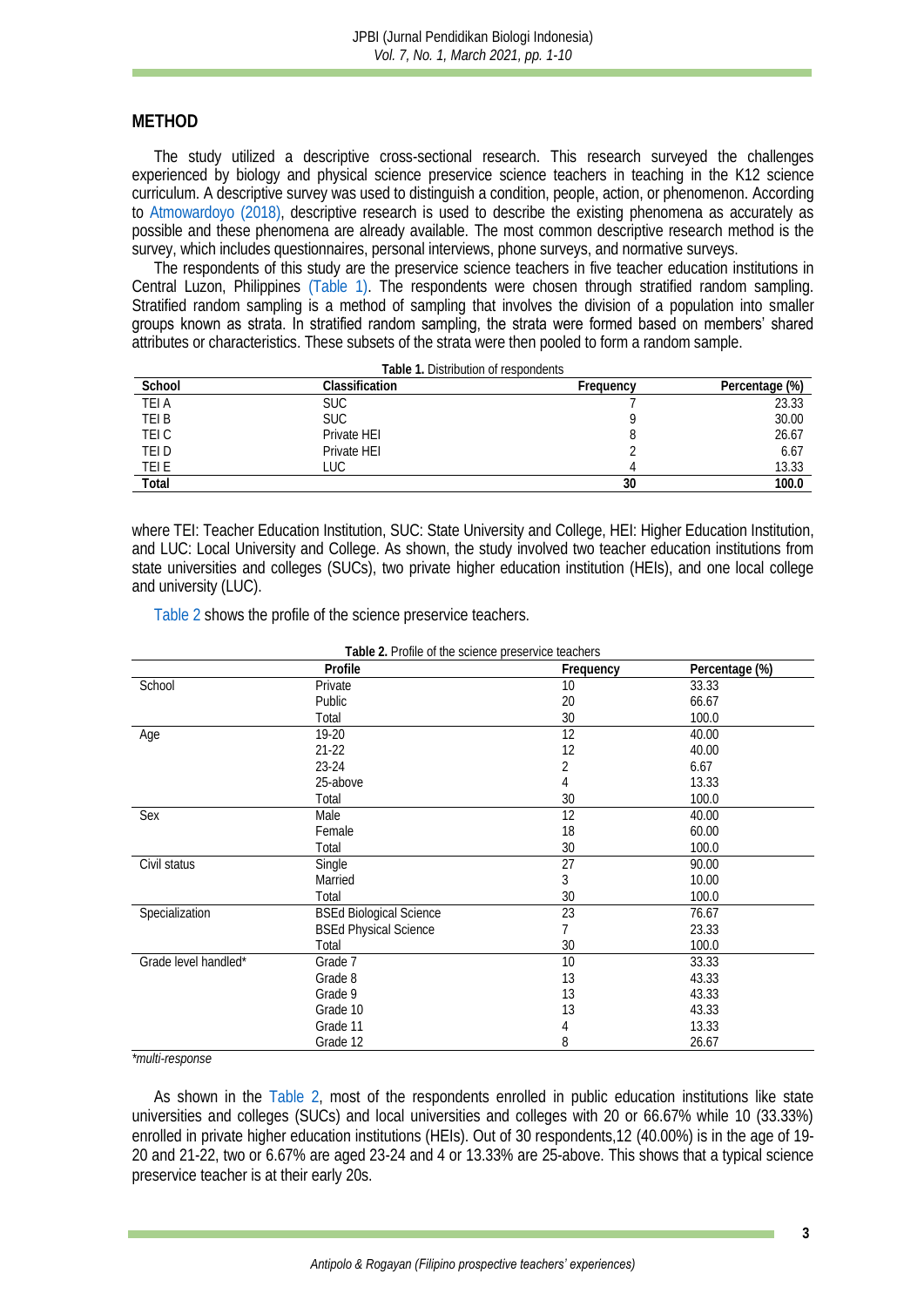Out of 30 science preservice teachers, 18 or 60.00% are female and 12 or 40.00% are male. The result shows that there is a greater number of female respondents. This confirms with the trend that teaching is a female dominated profession. A majority (27 or 90.00%) are single and only few (3 or 10.00%) are married. The result shows that the greater number of respondents are single. Majority (23 or 76.67%) are biological science majors and 7 or 23.33% are physical science major. This implies that majority are takers of biological science majorship. A total of 13 (43.33%) handled Grade 8, 9 and 10, 10 (33.33%) handled Grade 7, 8 (26.67%) handled Grade 12 and 4 (13.33%) handled Grade 11. The result shows that the greater number of respondents handled Grade 8, 9 and 10.

The Challenges in Teaching K12 Science Curriculum questionnaire (CTK12SCQ) developed by the researchrs served as the main instrument in gathering the data. The survey tool is a researcher-made questionaire based from the Philippine Professional Standards for Teachers [\(Department of Education, 2017\).](#page-7-13) The first part consists of the demographic profile of the participants. The profile of the preservice science teachers include age, sex, civil status, specialization and grade level handled. The second part assessed the challenges experienced by the preservice science teachers during their practice teaching which consists of 37 items, which, include content knowledge and pedagogy (7 items); learning environment (6 items); diversity of learners (5 items); curriculum and planning (5 items); assessment and reporting (5 items); community linkages and professional engagement (4 items), and personal growth and professional development (5 items).

The survey questionnaire was subjected to construct and content validity. Three experts were tapped to check the consistency of the items in each variable. A total of 10 preservice teachers who were not part of the study were asked to answer the survey questionnaire for pilot testing. The responses were processed and was subjected to a reliability test. The Cronbach alpha value of the questionaire was 0.80 to 0.99 which indicated high-reliability index that allowed the questionnaire to be used in the study.

After developing the research questionnaire and validation of four experts, the researchers asked permission from school administrators of the four higher education institutions to conduct the survey. All the PSTs were involved in the data gathering and the informed consent was secured before they answered the questionnaires. The research survey was floated to 30 prospective teachers. Retrieval of the survey tools was done on the same day.

The computer software SPSS version 20 and MS Excel 2013 were used for the processing of data. The statistical tools which used in the analysis and interpretation of data and hypotheses were fequency count, percent, weighted mean, analysis of variance (ANOVA) and Pearson-r correlation.

The researchers followed strict ethical protocols in the conduct of this study. The respondents' names were not mentioned in any part of this research. The respondents were not emotionally or physically harmed in the duration of the survey. Coding scheme was used in identifying the subjects of the study. Proper in-text and reference citation were followed in the preparation of the research article. Prior approval of the authorities was secured before conducting the survey to the intended respondents.

#### **RESULTS AND DISCUSSION**

[Table 3](#page-3-0) shows the challenges experienced by science prospective teachers (PSTs) in seven domains. As shown in the table, the respondents rarely encounter challenges in teaching in K12 science curriculum using spiral progression approach based on the overall mean of 2.19 (SD= 0.59).

**Table 3.** Challenges experienced by prospective teachers

<span id="page-3-0"></span>

| i apie 3. Crialienges experienced by prospective teachers. |                                                 |      |      |             |  |  |
|------------------------------------------------------------|-------------------------------------------------|------|------|-------------|--|--|
| <b>Indicators</b>                                          |                                                 | m    | sd   | Description |  |  |
|                                                            | Content knowledge and pedagogy                  | 2.36 | 0.54 | Rarely      |  |  |
|                                                            | Learning environment                            | 2.11 | 0.50 | Rarely      |  |  |
|                                                            | Diversity of learners                           | 2.09 | 0.61 | Rarely      |  |  |
|                                                            | Curriculum and planning                         | 2.27 | 0.60 | Rarely      |  |  |
|                                                            | Assessment and reporting                        | 2.06 | 0.65 | Rarely      |  |  |
| 6.                                                         | Community linkages and professional development | 2.44 | 0.65 | Rarely      |  |  |
|                                                            | Personal growth and professional development    | 2.01 | 0.60 | Rarely      |  |  |
| Total                                                      |                                                 |      | 0.59 | Rarely      |  |  |

The highest means were obtained in community linkages and professional development (M= 2.44, SD= 0.65), content knowledge and pedagogy ( $M = 2.36$ , SD= 0.54) and curriculum and planning ( $M = 2.27$ , SD= 0.60). This implies that the PSTs rarely experience difficulties in linking with parents and community people, mastering their content matter and instructional approaches, and designing their learning plans.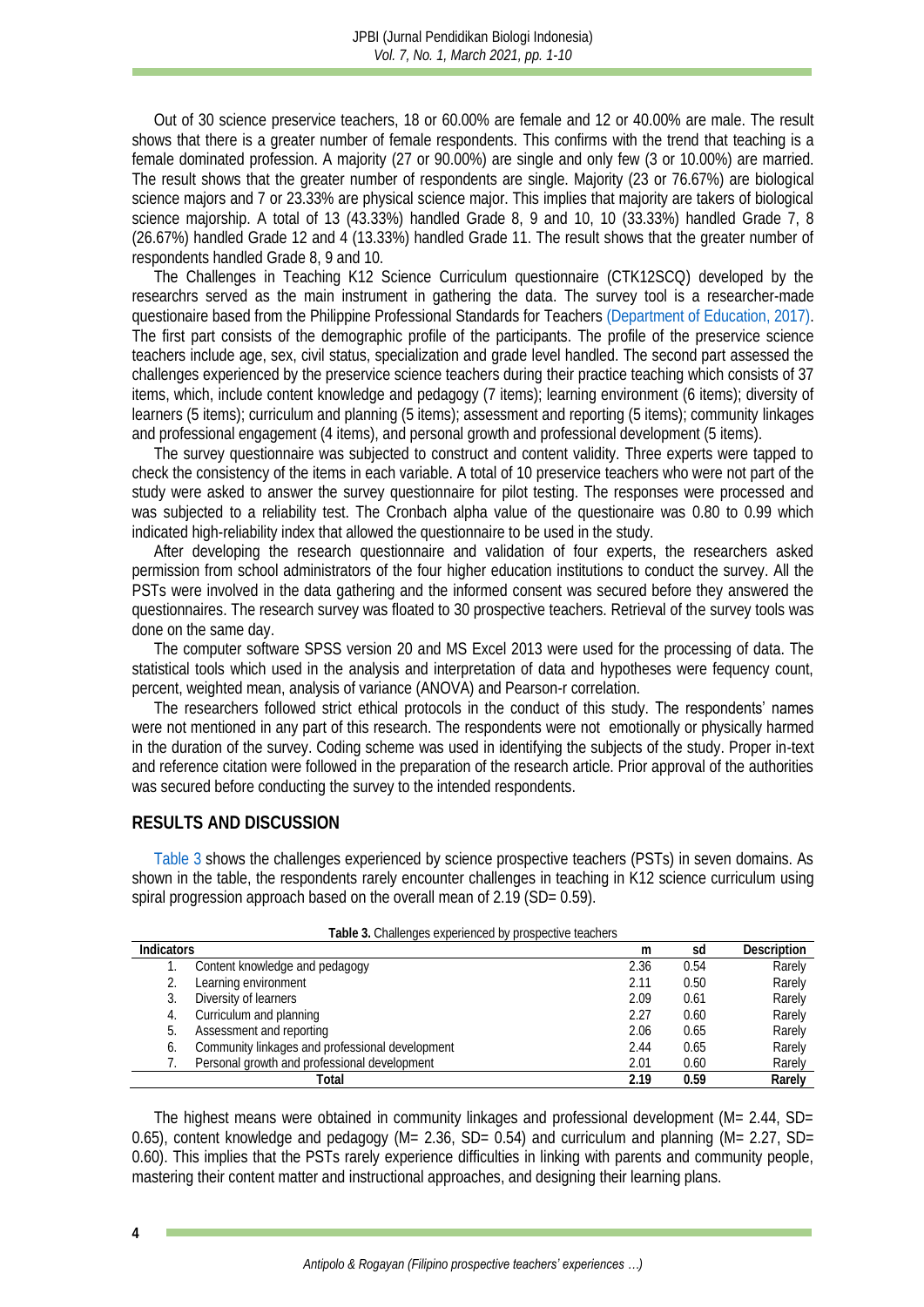The lowest means were obtained in the domains of learning environment (M= 2.11, SD= 0.50), diversity of learners (M= 2.09, SD= 0.61), assessment and reporting (M=2.06, SD=0.65), and personal growth and professional development (M= 2.01, SD= 0.60). This suggests that the respondents likewise do not encounter challenges in designing their learning spaces, dealing with a multitude of learners, evaluating the learners through varied tools and techniques, and furthering their skills and capabilities as prospective science teachers.

In content knowledge and pedagogy**,** the respondents seldom face difficulties in the use of English in teaching science, positive use of ICT in science classes and in developing critical and creative thinking among students. The teachers' subject content knowledge is a prerequisite to effective teaching practice. Even if teachers are aware of the dynamic forces and intricacy of living systems in biology and geography, they might not deliver its relevance to the students effectivel[y \(Rosenkranzer et al., 2017\).](#page-8-10)

The respondents also rarely face problems in the learning environment. They can employ positive and non-violent discipline in dealing with learner action. Also, they understand well the learning environments that uphold equality, reverence, and care to inspire learning. If teacher educators are prepared to support the education of students, it is imperative to know the interest of the students. Students have different preferences when acquiring knowledge in education [\(Plackle et. al., 2014\).](#page-8-11)

As to diversity of learners, PSTs barely experience challenges in utilizing science teaching strategies that are responsive to students' various backgrounds. They were also well-versed in selecting inclusive teaching strategies that cover marginalized groups like the indigenous groups and learners with disabilities. The result is supported by the study of [Beutel and Tangen \(2018\)](#page-7-14) that emphasized that the consensus of curriculum offered in teacher education has a significant impact in developing the competencies of future teachers, the greatest challenge is how to give them enough experiences to teach in the future effectively.

In terms of curriculum and planning, the respondents rarely struggle in identifying learning objectives that are aligned with science learning competencies and using a variety of teaching and learning resources. [Hsu](#page-7-15)  [\(2017\)](#page-7-15) stated that many subjects in teacher education programs for prospective teachers, including content and methodology subjects, draw on conventional and lecture-delivered approaches. In contrary, the results show that the PSTs rarely experience difficulty in curriculum and planning that indicates a good curriculum offered in the teacher education.

The prospective teachers do not often experience challenges in understanding the role of assessment data as feedback mechanisms to improve practice, develop programs and inform policies. Likewise, the PSTs are good at monitoring and evaluating the students' progress and achievement using assessment data. Assessment is critical in the teaching-learning process. Through proper assessment, teachers will be able to classify students accordingly [\(Tosuncuoglu, 2018\).](#page-9-1) The result is also supported by the study of [Khosravi and](#page-7-16)  [Cooper \(2018\),](#page-7-16) which emphasized that the application of assessment for different offerings of a curriculum (within or across terms), providing significant response about student achievements, and the track of student development over time is all challenging job.

In terms of community linkages and professional development, the respondents rarely encounter challenges. PSTs infrequently experience low participation of school community and parents in sciencerelated activities. It is also evident that the prospective teachers have awareness of the rules and regulations applicable to the profession where they are in. Parents and teachers' good relationships can develop the teachers' perception and perspective of students' specific character such as family background and learning needs [\(Thijs & Eilbracht, 2012\).](#page-8-12) The results show that science preservice teachers have high engagements to parents which led to high engagement of the community in science learning. This conforms to the study of [Mautone et al](#page-8-13) (2015), which emphasized that understanding facilitates greater individualization of support that educators give to learners and families will also reduce the negative prejudices on the part of educators toward learners and families. The future teachers were aware of the crucial importance of parental involvement in students' academic development and achievements. The student teaching practice contributed significantly to their current level of parental involvement training and an awareness of varied family patterns [\(Sukhbaatar, 2018\).](#page-8-14) 

Likewise, the respondents rarely encounter challenges in terms of personal growth and professional development. They do not experience difficulties in applying practices that sustain the dignity of science teaching as a vocation. They also exhibit well learner-centered teaching philosophy. [Akhmetova et al](#page-6-3) (2016) emphasized that the would-be teachers must be ready for ethical and spiritual growth of high-school students in the context of holistic manifestation of all facets of personality. Additionally, TEIs must be aggressive in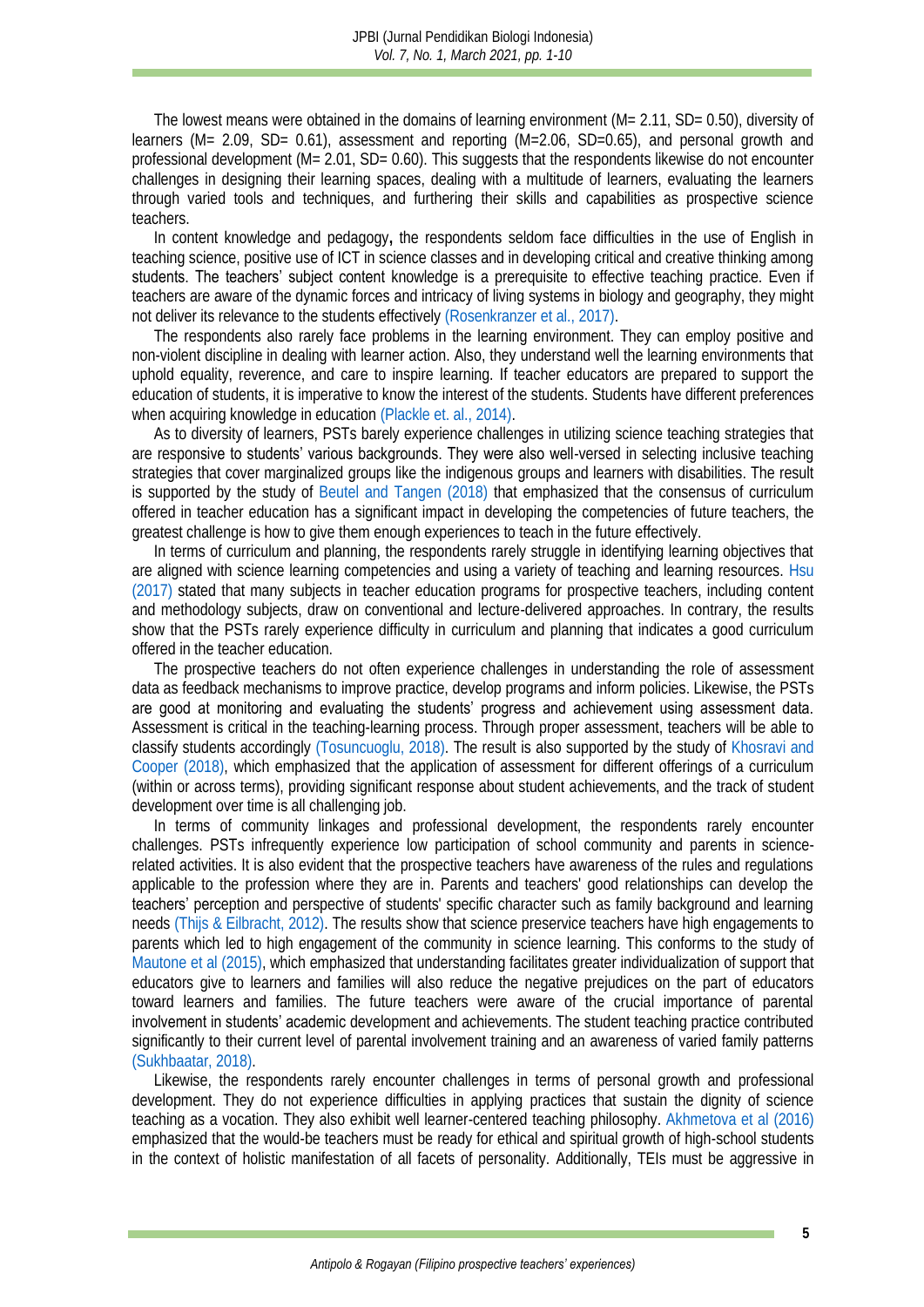implementing programs and activities that will develop prospective teachers' personal growth and professional development [\(Reusia et al., 2020\).](#page-8-15)

Based on the independent sample t-test, there is no statistically significant difference between the challenges experienced of private/public science preservice teachers. Although not significant, science preservice teachers from public have greater challenges than the private school counterparts in terms of content knowledge and pedagogy and learning environment. Though not significant, science preservice teachers from private have greater challenges than their public-school counterparts in terms of diversity of learners.

There is no significant difference between private and public school in terms of challenges in mastery of subject matter content in contrary to the findings of the study of [Turkcapar \(2015\)](#page-9-2) which highlighted that there is a significant difference in school variable favored to public schools in terms of orientation and mastery. Likewise, there were no statistically significant differences at the 0.05 level of significance in the challenges mean scores of the respondents by age. There is no sufficient evidence to show statistically significant differences in the respondents' challenges by age which is probably due to the small sample size taken or might be due to the large error of measurement. Moreover, there were no significant differences between the means of the challenges of science preservice teachers by sex. Although not significant, female respondents faced greater challenges compared to the male respondents in all domains.

There were also no significant differences between the challenges of science preservice teachers by civil status. Regardless of being single or married, prospective teachers experience the same level of challenges. This confirms the findings of [Elom and Egba \(2015\)](#page-7-17) that marital stress will not affect the job satisfaction of women teachers. it was concluded that marital stress could not predict job satisfaction among married women teacher. This implies that a teacher's civil status does not contribute to teachers' performances that might later affect their capability in teaching. This also indicates that the civil status cannot be considered a factor that affects a teacher's effectiveness whether he or she is married or not.

Lastly, there existed no significant differences between the means of science preservice teachers' challenges according to specialization and grade level handled. This implies that whether the PSTs specialize in biological science or physical science, they have experienced the same level of challenges. In relation, [Mizzi \(2013\)](#page-8-2) concluded that there are substantial differences when teaching within and beyond areas of specialization. Teachers are more confident when they teach in the area of their expertise.

[Table 4](#page-5-0) shows the relationship among the variables of the challenges of science preservice teachers in teaching in K12 science curriculum. As gleaned from the [Table](#page-5-0) 4, inter-correlations among all dimensions of challenges in teaching spiral curriculum in science are positive and significantly correlated. There is a low to very high correlations between and among the dimensions of challenges experienced by the prospective teachers. This suggests that as one dimension of challenge increases, another corresponding dimension will likely increase.

<span id="page-5-0"></span>

|    | Variables                                            |            |                       |        |            |             |        |  |
|----|------------------------------------------------------|------------|-----------------------|--------|------------|-------------|--------|--|
|    | 1. Content knowledge and<br>pedagogy                 |            |                       |        |            |             |        |  |
|    | Learning environment                                 | $0.717$ ** |                       |        |            |             |        |  |
| 3. | Diversity of learners                                | $0.629$ ** | $0.779$ <sup>**</sup> |        |            |             |        |  |
|    | 4. Curriculum and planning                           | $0.834$ ** | $0.756$ **            | 0.695" |            |             |        |  |
|    | 5. Assessment and reporting                          | $0.779**$  | $0.633**$             | 0.684" | $0.871$ ** |             |        |  |
|    | 6. Community linkages and<br>professional engagement | 0.745"     | $0.587$ **            | 0.590" | 0.745      | $0.708^*$   |        |  |
|    | Personal growth and<br>professional development      | 0.473      | $0.531$ **            | 0.622" | $0.611**$  | $0.709^{*}$ | 0.690" |  |

**Table 4.** Correlation between respondents' challenges of science preservice teachers in teaching in K12 science curriculum

*\*\*Correlation is significant at the 0.01 level (2-tailed)*

*\*Correlation is significant at the 0.05 level (2-tailed)*

Equipping the would-be science teachers with the necessary skills, attitudes and values with the support of their family, mentors and school administration, would minimize the challenges they encounter in their preservice education. Science prospective teachers should be equipped with the necessary knowledge and skills in pedagogy, assessment, teaching material development, classroom-based action research and other trends and issues in STEM education [\(Rogayan, 2019\).](#page-8-1) Teacher educators should lead in the enhancement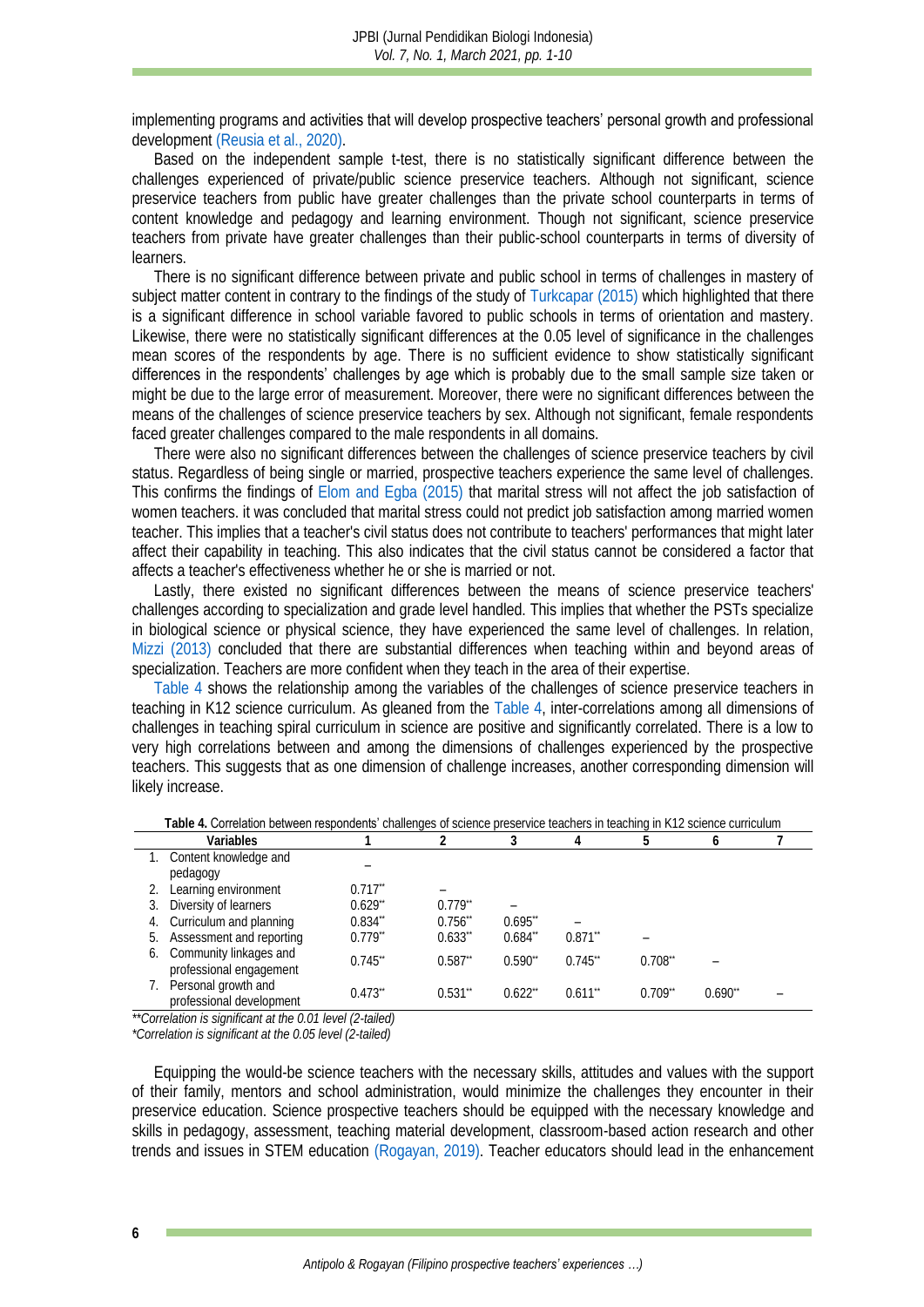of the prospective teachers' TPACK as they embrace the challenges of Education 4.0 and the VUCAD<sup>2</sup> (volatile, uncertain, complex, ambiguous, diverse, and disruptive) world.

#### **CONCLUSION**

The study determined the experiences of prospective science teachers (PSTs) in teaching under K12 science curriculum which uses spiral progression approach. The PSTs rarely encounter challenges in teaching in the spiral curriculum in terms of the seven dimensions which include content knowledge and pedagogy, learning environment; diversity of learners; curriculum and planning; assessment and reporting; community linkages and professional engagement, and personal growth and professional development. There is no significant difference in the challenges of science prospective teachers when grouped according to profile variables. There are low to very high positive significant relationship between and among the seven dimensions of challenges experienced by preservice teachers.

The administration may allocate adequate funding for the provision of additional instructional facilities and equipment. The college administration may in-house spearhead seminars and trainings inside the university to equip prospective science teachers with innovative teaching strategies and to develop content knowledge and another pedagogical dimensions. An orientation on spiral progression approach of the K12 science curriculum may be conducted to make science preservice teachers be aware of the curriculum policies, standards and guidelines. The teacher educators teaching special education courses may revisit their course syllabi to address the need for science integrative teaching to align this in K12 curriculum. Science teachers in the college may also do mentoring session to address the least mastered topics of preservice science teachers before their teaching internship. An assessment of the PSTs' technological pedagogical and content knowledge (TPACK) may be considered a baseline for pedagogical intervention.

Since the study was conducted during the pre-pandemic period, further study may also look into the challenges of the prospective science teachers in the VUCAD2 world which was aggravated with the COVID-19 pandemic. The PPST framework may also be utilized as lens in understanding the challenges of the PSTs during the emergency remote education brought about by the COVID-19 pandemic. The experiences of the prospective teachers in navigating the new normal science education may also be explored where flexible learning modality during educational disruption is used. Facilitating biology and other science laboratory experiments during COVID-19 educational disruption may also be explored. Lastly, conducting student assessment during the COVID-19 learning era may be probed in future studies.

#### **ACKNOWLEDGEMENT**

The authors would like to acknowledge the school administrators of the higher education institutions for the approval to conduct the study, to the prospective teachers for the participation, to the College of Teacher Education of the President Ramon Magsaysay State University – San Marcelino Campus for the support to this research work, to the critics, editors and anonymous reviewers for the valuable insights which improved this research article.

#### **REFERENCES**

- <span id="page-6-0"></span>Acosta, I. C., & Acosta, A. S. (2017). A mixed methods study on teachers' perceptions of readiness of higher education institutions to the implementation of the K-12 Curriculum. *Universal Journal of Educational Research*, *5*(7), 1215-1232.<https://doi.org/10.13189/ujer.2017.050714>
- <span id="page-6-3"></span>Akhmetova, A. I., Shirinbaeva, G., & Ussein, G. A. (2016). Structural components of psychological and pedagogical readiness of the future teachers to the spiritual and moral development. In *International Scientific and Practical Conference World Science* (Vol. 3, No. 9, pp. 10-12). ROST. [https://cyber](https://cyberleninka.ru/article/n/structural-components-of-psychological-and-pedagogical-readiness-of-the-future-teachers-to-the-spiritual-and-moral-development) [leninka.ru/article/n/structural](https://cyberleninka.ru/article/n/structural-components-of-psychological-and-pedagogical-readiness-of-the-future-teachers-to-the-spiritual-and-moral-development)
- <span id="page-6-1"></span>Antonio, V. V. (2018). Science laboratory interest and preferences of teacher education students: Implications to science teaching. *Asia Pacific Journal of Multidisciplinary Research*, *6*(3), 57-67. [http://www.apjmr.](http://www.apjmr.com/wp-content/uploads/2018/07/APJMR-2018.6.3.08a.pdf) [com/wp-content/uploads/2018/07/APJMR-2018.6.3.08a.pdf](http://www.apjmr.com/wp-content/uploads/2018/07/APJMR-2018.6.3.08a.pdf)
- <span id="page-6-2"></span>Atmowardoyo, H. (2018). Research methods in TEFL studies: Descriptive research, case study, error analysis, and R & D. *Journal of Language Teaching and Research*, *9*(1), 197-204. [https://doi.org/10.](https://doi.org/10.17507/jltr.0901.25) [17507/jltr.0901.25](https://doi.org/10.17507/jltr.0901.25)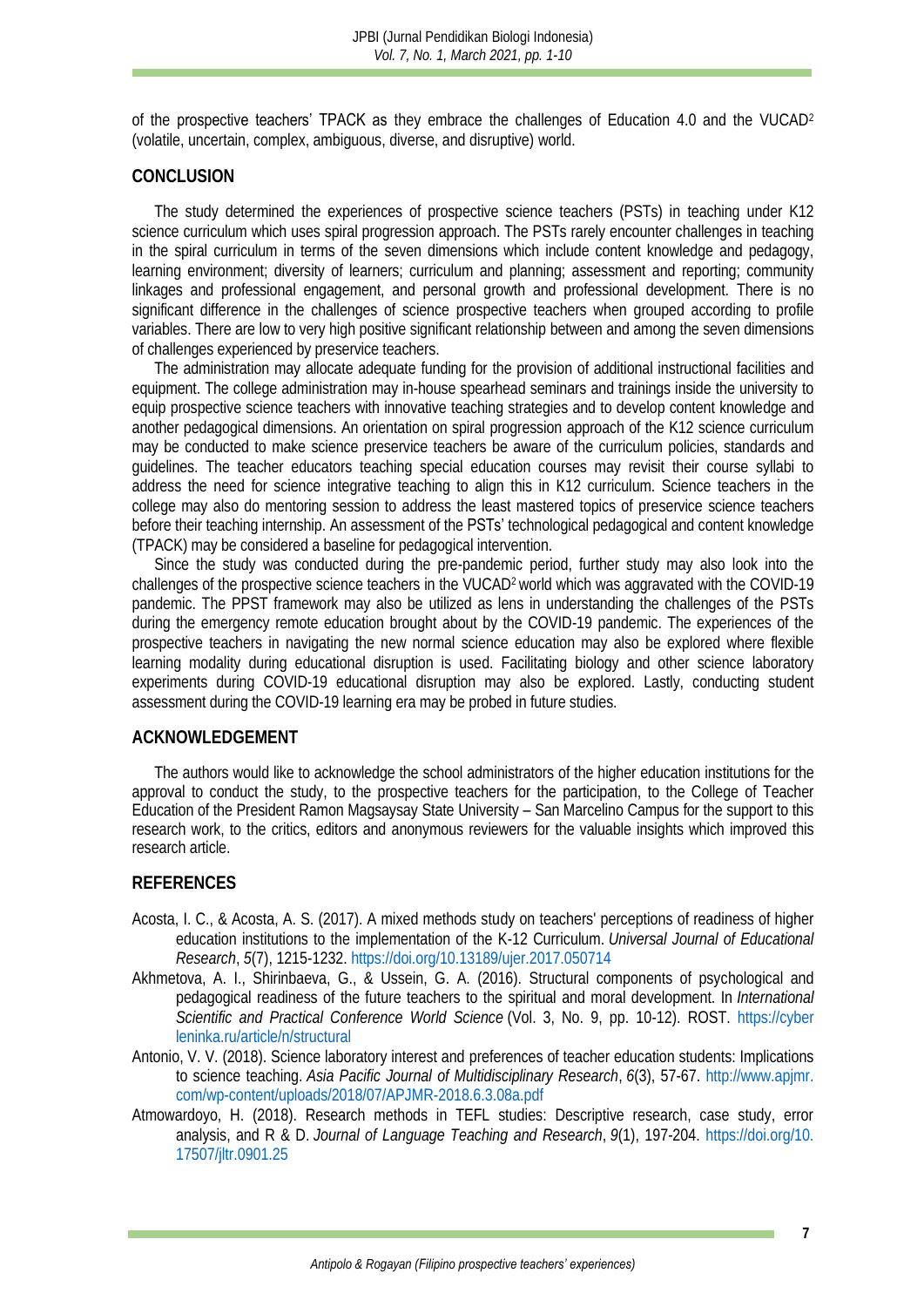- <span id="page-7-10"></span>Aure, M. R. K. L., & Jugar, R. R. (2017). A cross-sectional study on the self-efficacy of pre-service science and mathematics teachers in a Philippine State University. *Annals of Tropical Research*, *39*(1), 135- 146[. https://doi.org/10.32945/atr3919.2017](https://doi.org/10.32945/atr3919.2017)
- <span id="page-7-14"></span>Beutel, D. A., & Tangen, D. (2018). The impact of intercultural experiences on preservice teachers' preparedness to engage with diverse learners. *Australian Journal of Teacher Education, 43*(3), 168- 179[. http://dx.doi.org/10.14221/ajte.2018v43n3.11](http://dx.doi.org/10.14221/ajte.2018v43n3.11)
- <span id="page-7-3"></span>Cabansag, M. G. S. (2014). Impact statements on the K-12 science program in the enhanced basic education curriculum in provincial schools. *Researchers World*, *5*(2), 29-39. [https://www.semanticscholar.org/](https://www.semanticscholar.org/paper/IMPACT-STATEMENTS-ON-THE-K-12-SCIENCE-PROGRAM-IN-IN-Cabansag/51a4fd735b245c7734f34afd1217bb3298ce12de) [paper/impact](https://www.semanticscholar.org/paper/IMPACT-STATEMENTS-ON-THE-K-12-SCIENCE-PROGRAM-IN-IN-Cabansag/51a4fd735b245c7734f34afd1217bb3298ce12de)
- <span id="page-7-4"></span>De Ramos-Samala, H. (2018). Spiral progression approach in teaching Science: A case study. *KnE Social Sciences*, 555-567.<https://doi.org/10.18502/kss.v3i6.2404>
- <span id="page-7-13"></span>Department of Education. (2017). National adoption and implementation of the Philippine professional standards for teachers (Dep Ed Order 42 s. 2017). [https://www.deped.gov.ph/wp-content/uploads/](https://www.deped.gov.ph/wp-content/uploads/2017/08/DO_s2017_042-1.pdf) [2017/08/DO\\_s2017\\_042-1.pdf](https://www.deped.gov.ph/wp-content/uploads/2017/08/DO_s2017_042-1.pdf)
- <span id="page-7-1"></span>Department of Education. (2019). *PISA 2018 national report of the Philippines. Department of Education.*  <https://www.deped.gov.ph/wp-content/uploads/2019/12/PISA-2018-Philippine-National-Report.pdf>
- <span id="page-7-5"></span>Dunton, J. B. (2019). Spiral progression approach in teaching science and the performance of learners in District I, Capiz. In *Journal of Physics: Conference Series* (Vol. 1254, No. 1, p. 012045). IOP Publishing. <https://doi.org/10.1088/1742-6596/1254/1/012045>
- <span id="page-7-17"></span>Elom, S. O., & Egba, N. A. (2015). Marital stress and extraversion personality as predicators of job satisfaction among married women teachers in Enugu, Nigeria. *Journal of Education and Practice*, *6*(33), 61-66. <https://files.eric.ed.gov/fulltext/EJ1083492.pdf>
- <span id="page-7-6"></span>Gonzales, N. J. (2019). Narrative experience of seasoned teachers in teaching science using spiral progression curriculum. *IOER International Multidisciplinary Research Journal*, *1*(2), 59-68. [https://](https://papers.ssrn.com/sol3/papers.cfm?abstract_id=3418396) [papers.ssrn.com/sol3/papers.cfm?abstract\\_id=3418396](https://papers.ssrn.com/sol3/papers.cfm?abstract_id=3418396)
- <span id="page-7-11"></span>Handa, V. C., & Tippins, D. J. (2012). Cultural memory banking in preservice science teacher education. *Research in Science Education*, *42*(6), 1201-1217. [https://doi.org/10.1007/s11165-011-](https://doi.org/10.1007/s11165-011-9241-6) [9241-6](https://doi.org/10.1007/s11165-011-9241-6)
- <span id="page-7-12"></span>Handa, V. C., & Tippins, D. J. (2013). Tensions in the third space: Locating relevancy in preservice science teacher preparation. *International Journal of Science and Mathematics Education*, *11*(1), 237-265. <https://doi.org/10.1007/s10763-012-9364-x>
- <span id="page-7-15"></span>Hsu, P.-L. (2016). Science teaching experiences in informal settings: one way to enrich the preparation program for preservice science teachers. *Universal Journal of Educational Research, 4*(5), 1214–1222. <https://doi.org/10.13189/ujer.2016.040535>
- <span id="page-7-2"></span>K12 Science Curriculum Guide (2016). Department of Education. [http://www.deped.gov.ph/wpcon](http://www.deped.gov.ph/wpcontent/uploads/2019/01/Science-CG_with-taggedsci-equipment_revised.pdf) [tent/uploads/2019/01/Science-CG\\_with-taggedsci-equipment\\_revised.pdf](http://www.deped.gov.ph/wpcontent/uploads/2019/01/Science-CG_with-taggedsci-equipment_revised.pdf)
- <span id="page-7-16"></span>Khosravi, H., & Cooper, K. (2018). Topic dependency models: graph-based visual analytics for communicating assessment data. *Journal of Learning Analytics*, *5*(3), 136-153. [https://doi.org/10.](https://doi.org/10.18608/jla.2018.53.9) [18608/jla.2018.53.9](https://doi.org/10.18608/jla.2018.53.9)
- <span id="page-7-0"></span>Laguatan, R. P., & Abad, B. D. (2019). Science teacher's qualities: The basis for a faculty sustainability program. *International Journal of Innovation, Creativity and Change*, *8*(7), 232-249. [https://eric.ed.gov/](https://eric.ed.gov/?id=ED606758) [?id=ED606758](https://eric.ed.gov/?id=ED606758)
- <span id="page-7-7"></span>Maing, E. M., Mangadang, A. T., Salic-Hairulla, M. A., Canalita, E. E., Sequente, F. R., & Yuenyong, C. (2019, October). Assessment of science teacher competence in teaching secondary science with spiral progression approach. In *Journal of Physics: Conference Series* (Vol. 1340, No. 1, p. 012059). IOP Publishing. <https://doi.org/10.1088/1742-6596/1340/1/012059>
- <span id="page-7-9"></span>Manalansan, E. B. R., Fogata, M. A., & Rogayan, D. V. Jr. (2020). Exploring prospective teachers' reasons for choosing general science as a specialization. *Journal of Science Learning*, *3*(3), 149-155. <https://doi.org/10.17509/jsl.v3i3.23493>
- <span id="page-7-8"></span>Mangali, G. R., Tongco, C., Aguinaldo, K. P., & Calvadores, C. J. (2019). Stories of students toward spiral progression approach in science: A phenomenological study. *International Journal of Multidisciplinary Research and Publications*, *2*(2), 27-48. [http://ijmrap.com/wp-content/uploads/2019/07/IJMRAP-](http://ijmrap.com/wp-content/uploads/2019/07/IJMRAP-V2N2P11Y19.pdf)[V2N2P11Y19.pdf](http://ijmrap.com/wp-content/uploads/2019/07/IJMRAP-V2N2P11Y19.pdf)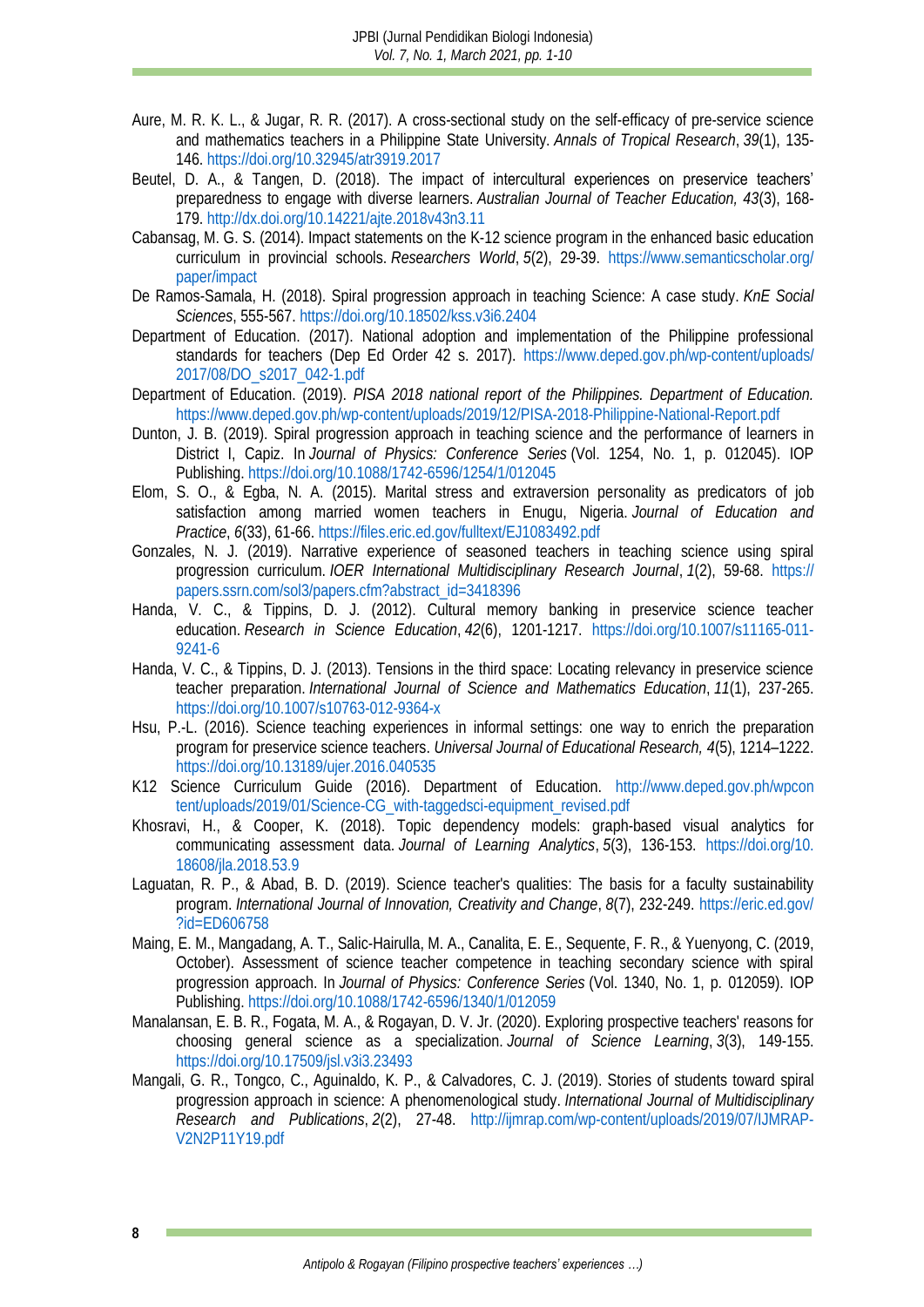- <span id="page-8-13"></span>Mautone, J. A., Marcelle, E., Tresco, K. E., & Power, T. J. (2015). Assessing the quality of parent–teacher relationships for students with ADHD. *Psychology in the Schools*, *52*(2), 196-207. [https://doi.org/10.](https://doi.org/10.1002/pits.21817) [1002/pits.21817](https://doi.org/10.1002/pits.21817)
- <span id="page-8-9"></span>Mercado, J. N. L., Panganiban, V. J. M., & Ramos, T. M. I. (2019). Technology integration in teaching science using TPACK among pre-service science teachers of St. Bridget College, Batangas City, Philippines. *IOER International Multidisciplinary Research Journal, 1*(1), 67-75.<https://ssrn.com/abstract=3379278>
- Miranda, J. R. L. (2014). An analysis of philosophical foundation of science education in the Philippines. *Journal of Science & Technology*, *1*(1), 1. <https://ssctjst.org/index.php/jst/article/view/41>
- <span id="page-8-2"></span>Mizzi, D. (2013). The challenges faced by science teachers when teaching outside their specific science specialism. *Acta Didactica Napocensia*, *6*(4), 1-6. <https://eric.ed.gov/?id=EJ1053677>
- <span id="page-8-3"></span>Montebon, D. T. (2014). K12 science program in the Philippines: Student perception on its implementation. *International Journal of Education and Research*, *2*(12), 153-164. [https://ijern.com/](https://ijern.com/journal/2014/December-2014/15.pdf) [journal/2014/December-2014/15.pdf](https://ijern.com/journal/2014/December-2014/15.pdf)
- Montebon, D. R. T. (2015). Science pre-service teachers experience on teaching beyond subject expertise. *Journal of Science and Mathematics Education in Southeast Asia*, *38*(2), 126-139. [https://](https://eric.ed.gov/?id=EJ1177143) [eric.ed.gov/?id=EJ1177143](https://eric.ed.gov/?id=EJ1177143)
- <span id="page-8-6"></span>Orbe, J. R., Espinosa, A. A., & Datukan, J. T. (2018). Teaching chemistry in a spiral progression approach: Lessons from science teachers in the Philippines. *Australian Journal of Teacher Education, 43*(4), 17- 30[. https://doi.org/10.14221/ajte.2018v43n4.2](https://doi.org/10.14221/ajte.2018v43n4.2)
- <span id="page-8-11"></span>Plackle, I., Könings, K. D., Jacquet, W., Struyven, K., Libotton, A., van Merriënboer, J. J., & Engels, N. (2014). Students' preferred characteristics of learning environments in vocational secondary education. *International Journal for Research in Vocational Education and Training (IJRVET)*, *1*(2), 107-124[. https://doi.org/10.13152/ijrvet.1.2.2](https://doi.org/10.13152/ijrvet.1.2.2)
- <span id="page-8-7"></span>Resurreccion, J. A., & Adanza, J. (2015, March). Spiral progression approach in teaching science in selected private and public schools in Cavite. In *Proceedings of the DLSU Research Congress* (Vol. 3, pp. 1- 12). <http://uruae.org/siteadmin/upload/UH0516148.pdf>
- <span id="page-8-15"></span>Reusia, D. H. R., Danilo Jr, V. R., & Andres, K. P. (2020). Science education graduates of a state university from 2008-2018: A tracer study. *The Normal Lights*, *14*(1), 56-79. [https://po.pnuresearchportal.org/](https://po.pnuresearchportal.org/ejournal/index.php/normallights/article/view/1496) [ejournal/index.php/normallights/article/view/1496](https://po.pnuresearchportal.org/ejournal/index.php/normallights/article/view/1496)
- <span id="page-8-4"></span>Rivera, J. G. (2017). Articulating the foundations of Philippine K to 12 curriculum: Learnercenteredness. *AsTEN Journal of Teacher Education*, *2*(1), 59-70. [https://po.pnuresearchportal.org/](https://po.pnuresearchportal.org/ejournal/index.php/asten/article/view/554) [ejournal/index.php/asten/article/view/554](https://po.pnuresearchportal.org/ejournal/index.php/asten/article/view/554)
- <span id="page-8-1"></span>Rogayan, D. V. Jr., & Dollete, L. F. (2019). Development and validation of physical science workbook for senior high school. *Science Education International*, *30*(4), 284-290. [https://doi.org/10.33828/sei.v30.](https://doi.org/10.33828/sei.v30.i4.5) [i4.5](https://doi.org/10.33828/sei.v30.i4.5)
- <span id="page-8-0"></span>Rogayan, D. V. Jr. & Albino, M.M. (2019). Filipino students' common misconceptions in biology: Input for remedıal teachıng. *Online Science Education Journal, 4*(2), 90-103. [https://dergipark.org.tr/en/pub/](https://dergipark.org.tr/en/pub/ofed/issue/50430/567349) [ofed/issue/50430/567349](https://dergipark.org.tr/en/pub/ofed/issue/50430/567349)
- Rogayan, D. V., Jr. (2019). Retrospective evaluation of the science education program in a Philippine state university. *International Journal of Innovation, Creativity & Change, 8*(7), 352- 369. [https://eric.ed.gov/?](https://eric.ed.gov/?id=ED603046) [id=ED603046](https://eric.ed.gov/?id=ED603046)
- <span id="page-8-10"></span>Rosenkranzer, F., Hörsch, C., Schuler, S., & Riess, W. (2017). Student teachers' pedagogical content knowledge for teaching systems thinking: effects of different interventions. *International Journal of Science Education, 39*(14), 1932–1951[. https://doi.org/10.1080/09500693.2017.1362603](https://doi.org/10.1080/09500693.2017.1362603)
- <span id="page-8-8"></span>Sakib, E. J., & Obra Jr, M. R. (2019). Teachers' preparedness in teaching K to 12 secondary science curriculum. *Asia Pacific Journal of Multidisciplinary Research*, *7*(2), 123-132. [http://www.apjmr.com/wp](http://www.apjmr.com/wp-content/uploads/2019/06/APJMR-2019.7.2.2.14.pdf)[content/uploads/2019/06/APJMR-2019.7.2.2.14.pdf](http://www.apjmr.com/wp-content/uploads/2019/06/APJMR-2019.7.2.2.14.pdf)
- <span id="page-8-5"></span>Sañosa, M. E. (2013). Implementation of K to 12 curriculum program among grade 7 science teachers in Eastern Visayas. *Journal of Society and Technology*, *3*(1), 37-44. [http://www.jst-online.org/index.php/](http://www.jst-online.org/index.php/JST/article/view/10) [JST/article/view/10](http://www.jst-online.org/index.php/JST/article/view/10)
- <span id="page-8-14"></span>Sukhbaatar, B. (2018). Preservice teachers' views on working with diverse families in Mongolia. *School Community Journal, 28*(1), 295-318. <https://eric.ed.gov/?id=EJ1184926>
- <span id="page-8-12"></span>Thijs, J., & Eilbracht, L. (2012). Teachers' perceptions of parent–teacher alliance and student–teacher relational conflict: Examining the role of ethnic differences and "disruptive" behavior. Psychology in the Schools, 49(8), 794-808[. https://doi.org/10.1002/pits.21635](https://doi.org/10.1002/pits.21635)